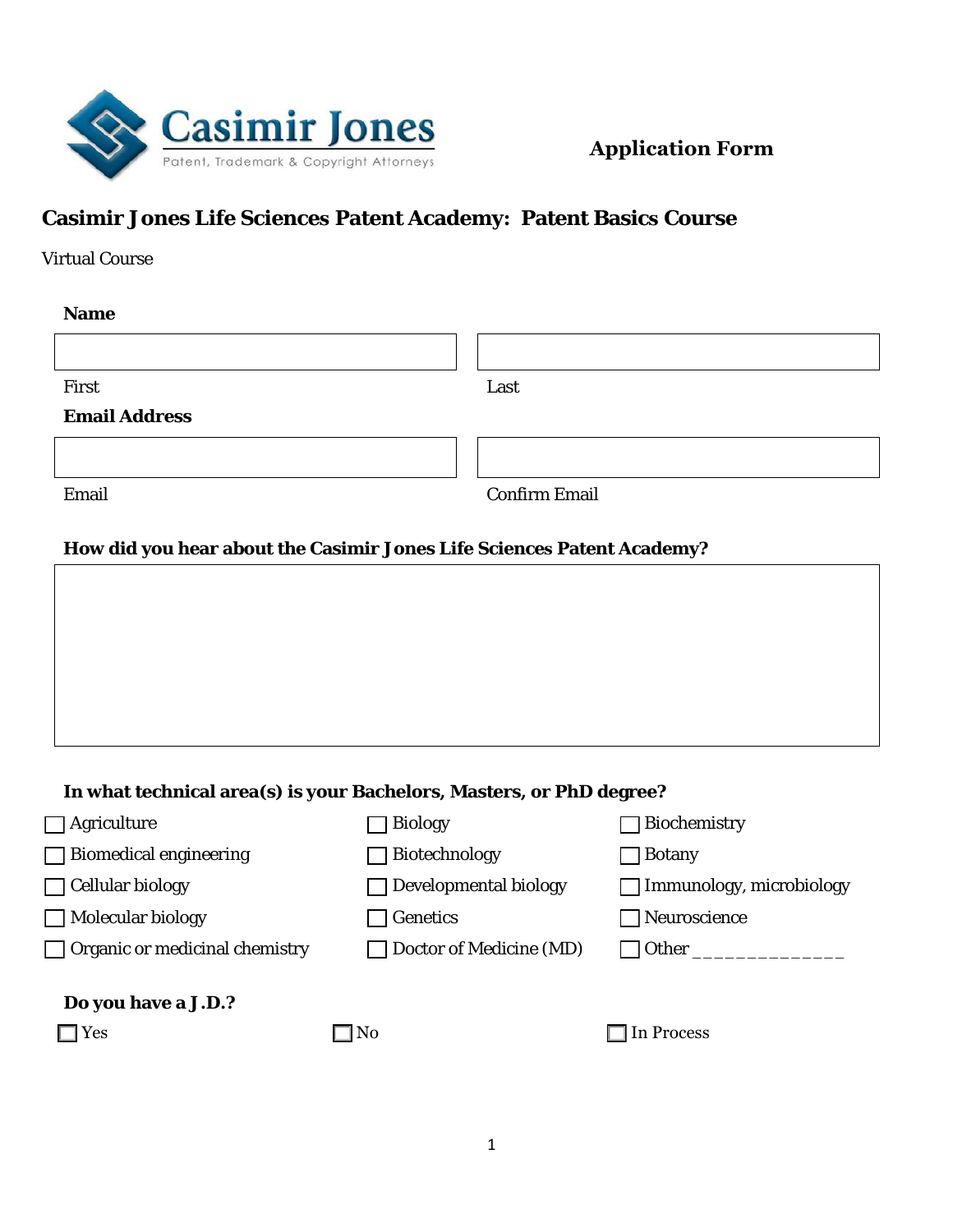#### **Are you registered with USPTO?**

| ٧ |
|---|
|---|

□ No □ In Process

 **Are you a current or former USPTO Examiner?** 

| $\Box$ Yes | $\Box$ No |  |
|------------|-----------|--|
|            |           |  |

**How many years (if any) have you been in the patent field?** 

**How many patent applications have you written in your career?** 

 **How many office action responses have you written in your career?** 

**Please list the technology areas of the patent applications and/or office action responses you have written.** 

(i.e. chemical, biotechnology, other)

**Please note there is limited space in each course in order to ensure all students receive the necessary mentorship to succeed. Each student is expected to attend every class and complete all assignments within the given timeframe. Are you able to commit to the full class schedule and course workload?** 

| $\square$ No |                   | $\Box$ Not sure at this time         |
|--------------|-------------------|--------------------------------------|
| $\Box$ Male  | $\Box$ Non-Binary | $\Box$ Other Gender-Related Identity |
|              |                   |                                      |